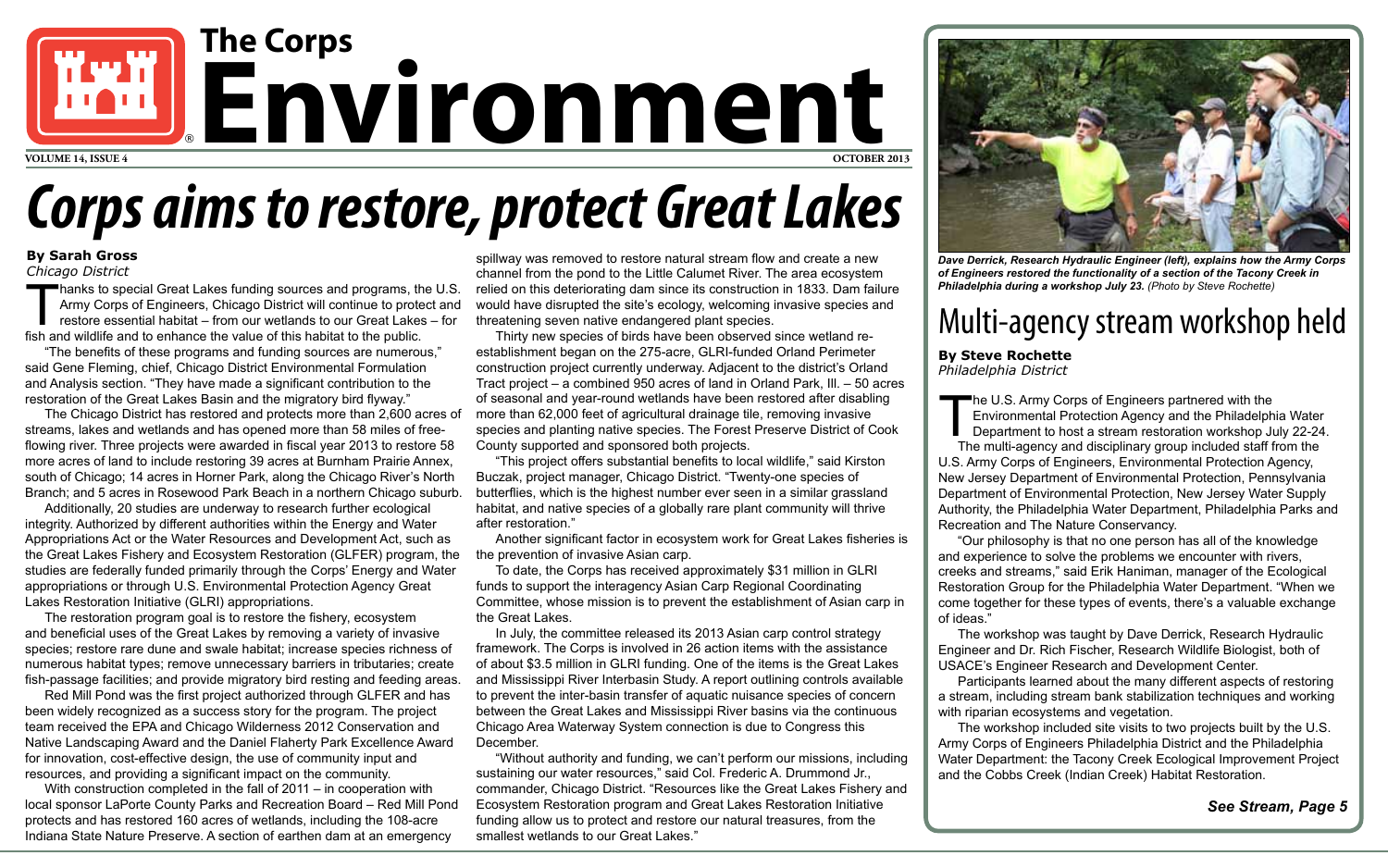## **Submissions**

*The Corps Environment* welcomes submissions. Please send your articles, photos, events, letters or questions to debra.valine@usace.army. mil

Deadline for submissions: Nov. 15 (January issue) Feb. 15 (April issue) May 15 (July issue) Aug. 15 (October issue)

> **Whenever possible, please enjoy**  *The Corps Environment* **without using paper.**

is an online quarterly produced by the U.S. Army Corps of Engineers as an unofficial newsletter under the provisions of AR 360-1. The purpose of this newsletter is to provide information about Corps environmental actions, issues, policies and technologies. Opinions expressed are not necessarily those of the U.S. Army. Inquiries can be addressed to U.S. Army Corps of Engineers, Attn: CEHNC-PA, P.O. Box 1600, Huntsville, AL 35807-4301. Phone: 256-895-1691.

> **Lt. Gen. Thomas P. Bostick** Commanding General Publisher **W. Curry Graham** Director of Public Affairs **Christine Godfrey**  Executive Editor **Candice Walters** Managing Editor **Debra Valine** Editor

## **The Corps Environment**

# **CONTENTS** ®

- 3 ENVIROPOINTS: Planning, policy vital components to everything
- **Building: Function, Furniture** and the Future
- It's a Girl! Kitten born to rescued Florida Panther 5
- 6 Awards of Excellence: USACE names winners in six categories
- 8 'Indispensable' vessel safely removes hazards to navigation
- $\mathbf Q$ Reducing invasive species impact through partnership
- 10 Meeting held on Watertown GSA Formerly Used Defense Site
- 11 RECX for energy, sustainability and life cycle cost analysis
- 12 Mississippi island turned into forestry Petri dish



*Construction workers for the U.S. Army Corps of Engineers Sacramento District remove decomposed straw-netting April 19 along the American River in Sacramento, Calif. The rolls of straw, called wattles, were put in place to help native grasses take hold on the newly refurbished levee during the winter rains. Their removal is one of the final steps in restoring this reach to its pre-construction condition. More than 4,000 feet of this levee was reinforced and raised an average of 1 foot to safely pass more water coming from Folsom Dam and its auxiliary spillway, currently under construction and slated for completion in October 2017. (U.S. Army photo by Todd Plain)*

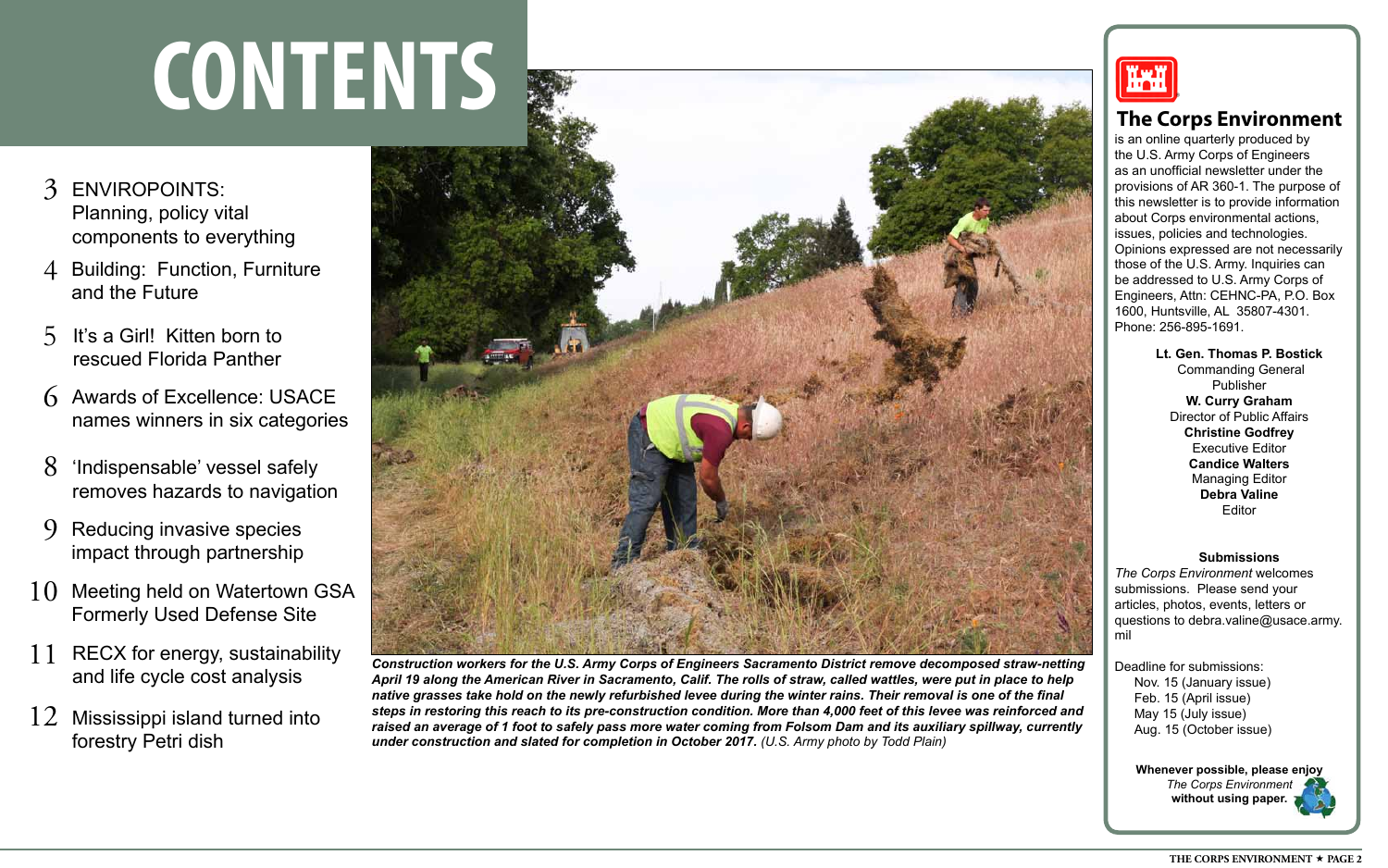ecosystems but also can provide economic benefits through construction of these projects and by improving the quality of life within their watersheds.

Within the Civil Works Planning and Policy Division, this involvement in the environment is not a recent phenomenon – it goes back to before the enactment of the National Environmental Policy Act in 1970

TOS

with mitigation for water and fish/game. As NEPA and other environmental laws were enacted, we continued our push to become better stewards of the environment, and with the establishment of the Continuing Authorities Program and its focus on restoration, taking care of the environment became an official high priority USACE mission.

Chief of Engineers Lt. Gen. Frederick J. Clarke created the Chief of Engineers' Environmental Advisory Board in 1970, as a way for the Chief to gain outside, expert and

■ or the U.S. Army Corps of Engineers Civil Works Program, Planning is where it all begins. Our planners, coupled with the hard work of the other professionals from various disciplines within the agency, plan, design, implement and maintain projects within all of our missions, including ecosystem restoration, environmental analysis, and compliance and environmental stewardship.

> independent advice on environmental issues facing the Corps of Engineers. Throughout the years, this board has served the Corps of Engineers well, not only bringing environmental issues to the agency's attention, but providing a way for the Corps of Engineers to communicate outside the agency and to build partnerships, understanding and cooperation with the environmental community and public at large. In fact, the current Chief of Engineers Lt. Gen. Thomas Bostick met with the board in September to continue getting insight and perspective on key environmental issues from outside experts. The Planning

and Policy Division provides the board a

# **ENVIROPOINTS**

## **Planning, policy vital components of everything**

## **By Theodore (Tab) Brown**

*Chief, Planning and Policy Division*

Our planners play a vital role in supporting the USACE water resources development mission by providing a structured, rational approach to problem solving, utilizing creativity and incorporating experience, analysis, intuition and inspiration. Our team of professionals has expertise in water resources planning, including plan formulation, environmental analysis and compliance, cultural resources analysis, Civil Works policy, and public involvement.

As a result of our planning capability coupled with other Corps of Engineers assets, we have more than \$60 billion worth of construction on the docket that will result in hundreds of billions of dollars when it comes to economic benefits and restored acres and environmental habitats across the country.

Our Job Number One is to develop sound, quality, credible investment decision recommendations that contribute to value to the nation through our decision documents. Our planning activities include Feasibility Studies, General and Limited Reevaluation Studies, Continuing Authorities Program studies, and Post Authorization Changes studies. As part of the Civil Works Transformation and our Planning Modernization programs, we are focused on delivering these investment

Designated Federal Officer and Executive Secretary.

Environmental concerns have never been more important than they are today. We see the Environmental Advisory Board playing a key role in contributing to enhanced mutual understanding and confidence between the Corps of Engineers and both the general public and the

throughout the organization.

• Proactively consider environmental consequences of all Corps activities and act accordingly.

• Create mutually supporting economic • Continue to meet our corporate

and environmentally sustainable solutions. responsibility and accountability under the law for activities undertaken by the Corps which may impact human and natural environments.

conservation community. It was at the behest of the Environmental Advisory Board that we worked with others within the USACE environmental community to refresh the 10-year-old USACE Environmental Operating Principles, which the Chief of Engineers released in August 2012. The board wanted to see the Corps of Engineers update the seven principles, or green ethics, to refocus our efforts on being sustainable and ensuring that taking care of the environment is part of everything we do. The reinvigorated EOPs are: • Foster Sustainability as a way of life As our focus on taking care of the environment has grown, we also have seen that same interest within our Planning Associates. The Planning Associates Program is an advance training opportunity in water resources planning, targeted to journeyman-level professionals. Throughout its history, which goes back to the first graduating class in 1962, we have seen a growing number of the associates coming in from the ecological disciplines with the expressed interest of integrating their environmental and ecological backgrounds into their work.

• Consider the environment in employing a risk management and systems approach



throughout life cycles of projects and programs.

• Leverage scientific, economic and social knowledge to understand the environmental context and effects of Corps actions in a collaborative manner.

• Employ an open, transparent process that respects views of individuals and groups interested in Corps activities.

It's quite apparent that our planners have a direct impact on how the Corps of Engineers does its environmental work – work that we see evolving as the nation's priorities change. That is not different, in fact, it's a reflection of how the Corps of Engineers operates – adapting to meet the nation's needs.

Essayons!

Planning SMART and Building Strong!

recommendations through a transition to Specific, Measurable, Attainable, Risk Informed and Timely (SMART) Planning processes and approaches designed to improve the efficiency and delivery.

We also are continuing with the implementation of the 3x3x3 rule for the conduct of feasibility studies – not more than \$3 million, completed in three years

and involving the three levels of the Corps of Engineers. We're focusing on "minding our  $P$ 's and  $Q$ 's"  $-$ Projects, Programs, Processes, People and Quality. All of this is designed to lead us to better outcomes as evidenced by the 28 Chief of Engineers Reports we have completed since the Water Resources Development Act of 2007. We are now targeting another additional 40 or so Chief's Reports by the end of December of 2014.

And while there are several smaller scale ecosystem restoration projects we are working with, we also are focused on several high profile and highly complex large-scale ecosystem restoration projects and programs: the Florida Everglades, the Gulf Coast Restoration, Chesapeake Bay, Great Lakes, California Bay Delta, Mississippi and Missouri Rivers, and Puget Sound. Five of them – Everglades, Chesapeake Bay, Gulf Coast, California Bay Delta and the Great Lakes – have been identified by this administration as high-priority ecosystem restoration areas. These projects not only restore degraded

**Theodore A. (Tab) Brown**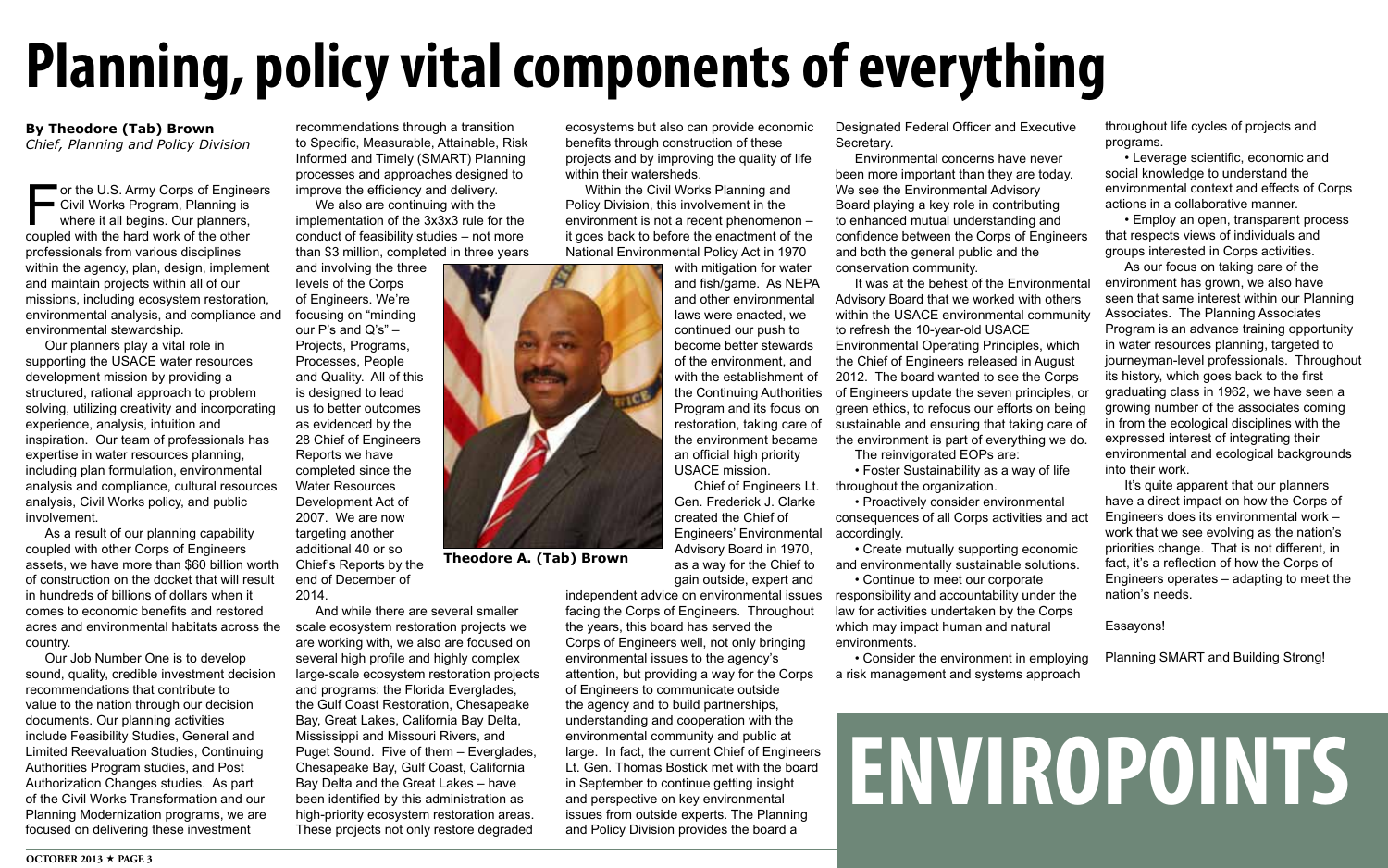**M** liltary clients' needs are no longer<br>static, and military construction<br>these constants requires the building interior static, and military construction remains lasting. The combination of these constants requires the building interior be flexible and acceptable to change. The design solution is an interior function created by furniture and built for the future.

Sustainability and life cycle costs have created a greater need to achieve flexibility while maintaining function for current and future needs of new and renovated construction. Furniture manufacturers remain on the forefront of sustainable design solutions. It has been more than a decade since recyclable materials, furniture take-back-programs and cradle-to-cradle textiles were incorporated to become the new standard for competitive furniture programs. "Re-purposed" has become the new recycled, and users no longer want to update or renovate an interior using wall demolition or furniture procurement. Moveable walls and workplace benching solutions contribute to the new sustainable interior. Not only are U.S. Army Corps of Engineers designers exploring these new solutions, but clients are requesting the flexibility of these technologies as well. Client requests, new construction and renovation projects have created a basis for Corps interior designers to become experts at incorporating these sustainable solutions into military design.

In military construction, the lifetime of a building can be up to 50 years. The first 25 years are to accommodate the original design use, and an additional 25 years for sustainment, renovation and modernization. During the first 25 years of occupation, the occupant may change multiple times creating the need for interior revisions. The ideal is to design an interior

## <span id="page-3-0"></span>**Building: Function, Furniture and the Future**

built environment to last the lifetime of the building. Sustainable and cost-effective objectives allow furniture and fixtures to become the innovative design solution.

## **The Wall:**

New technologies allow interiors to be transformed by reconfiguring existing walls and reorganizing interior spatial systems. Modular walls are an excellent resource for a variety of interior solutions: private offices, meeting rooms, reception areas, open plan, data rooms, document rooms, teaming areas and break rooms. Select wall systems allow for the furniture, millwork, electric and data systems to be incorporated as one functioning unit. These walls are environmentally sustainable, flexible and productive solutions for military construction. The concept of reconfigurable wall solutions

is partnered with manufacturer's Leadership in Energy and Environmental Designcertifiable manufacturing programs to create a growing demand in the military industry.

Consideration for these modular spaces should be established in the early stages of design and coordinated with architectural, electrical and mechanical disciplines. The moveable wall system is a fixture to be included in the furniture, fixtures and equipment portion of the Comprehensive Interior Design Package. Installation shall be performed by the wall-system manufacturer, or a trained professional approved by the manufacturer. The installation of moveable wall systems should take place in the final stages of interior construction to coordinate with electric, data and communication requirements. All interior finishes should be installed and

continues to grow, forcing the workplace to accommodate a range of generational, personality and work-type differences. Now, more than ever, it is important to achieve individual job satisfaction and workplace comfort to encourage maximum productivity. The awareness of ergonomics and health symptoms associated with workplace accommodations has encouraged a new wave of "desking" design. Workplace benching is an innovative solution driven by sustainable office design, cost reductions and emphasis on collaboration. These systems are a variety of individual components combined to create one or a system of many workspace solutions. Benching is a reconfigurable workplace system that is capable of integrating with other products, such as storage, panels and height-adjustable tables. As transient work

finished prior to the installation of the wall system. The moveable wall system may be installed, reconfigured and deconstructed without damaging or disrupting the permanent structural qualities of the building interior. However, moveable wall systems cannot replace structural walls with loadbearing qualities required by the overall building system. **The Desk:** In collaboration with stationary wall alternatives are workspace solutions for multipurpose scenarios. To maintain flexibility and conserve life cycle costs, the standard solution for open office workspace is panel-based systems. It has been decades since the concept of a cubical was introduced into the commercial design industry as a maintainable solution. Similar to the changing needs of the building user, the number of white collar workers has grown over time as well. The military and civilian workforce focused on a smaller footprint and flexibility for user needs of collaboration, storage and mobility. Standard benching may vary from large, stand-alone solutions to serve as touchdown points, teaming areas or shared workspace. The most customizable solution is the panel-based bench, returning to the open-office roots of the cubicle. To incorporate natural light, collaboration and cost-effectiveness, the new panelbased benching system is a renovated cubicle design. Lower height panels, rectangular work surfaces and mobile storage promote user effectiveness. These benching qualities most importantly allow for change. Reusable systems are capable of integrating new technologies, as well as reconfiguring existing product, reducing the need for excess, new and underused space. The inherent qualities of the benching system maintain sustainable usage of workplace real estate and cost effectiveness for the changing user.

environments grow in popularity, design is

The built environment is an everchanging resource for new technologies to allow designers to incorporate sustainable and cost-effective solutions for the workplace and user. Military construction is designed for durability, and now allows for the interior to become a sustainable solution for function by use of furniture. The built interior continues to grow in importance with incorporation of sustainability mandates to design and construct facilities that consider plug-loads affected by workspace furniture solutions. Moveable wall systems and workplace benching introduces a new approach to the built interior and allows for designers to focus on sustainable goals. As integrated design functions, or installed independently, the systems will provide a functional use for the duration of the building's lifetime.

### **By Jordan Powell**  *Louisville District*



*Moveable Wall Interior, DIRTT Design Solutions demonstrates use of movable walls as a conference room, office and general space delineator. (Photo by Jordan Powell)*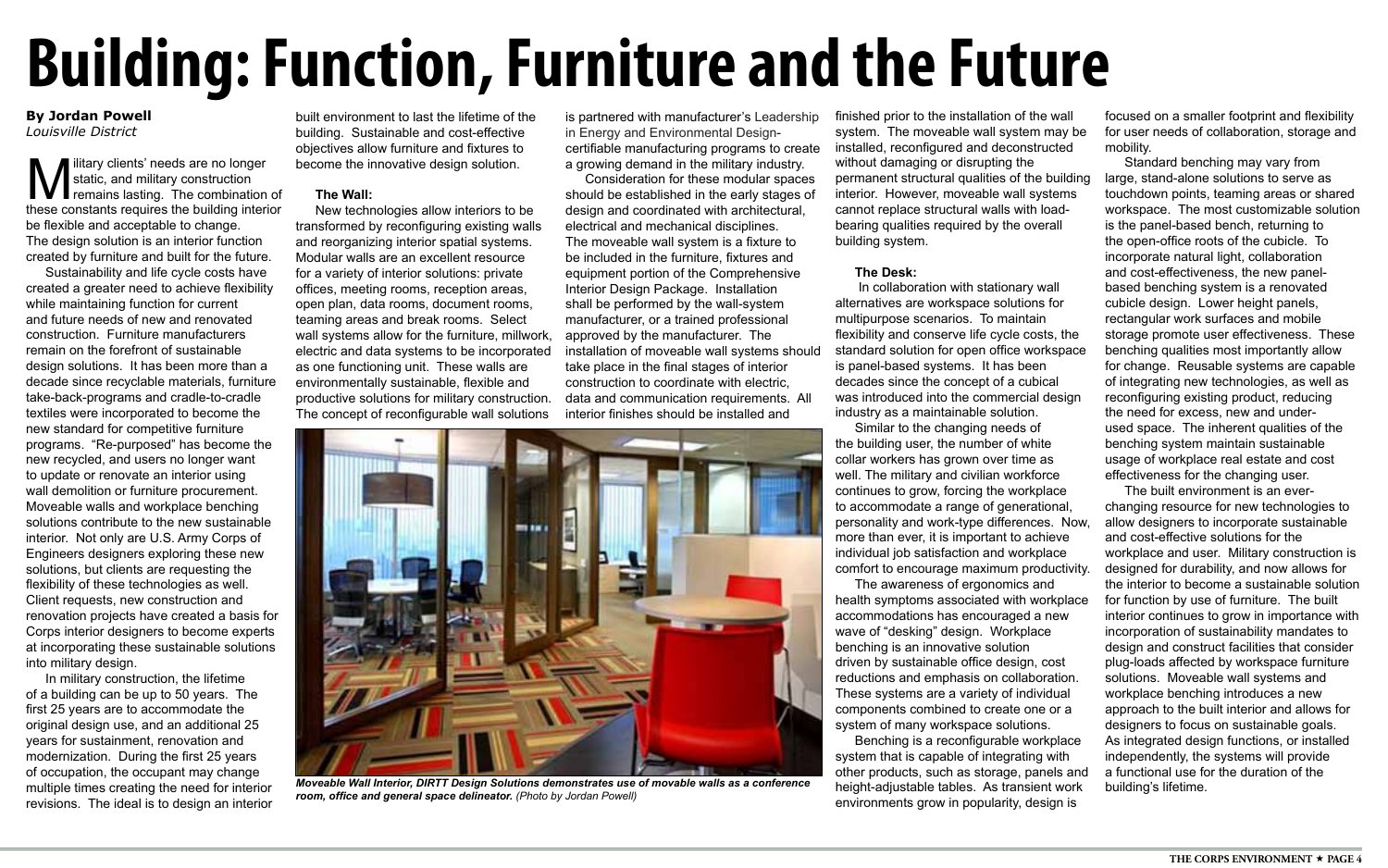## **Stream**

## *Continued from Page 1*

### **By Erica Skolte** *Jacksonville District*

The Corps and the Philadelphia Water Department restored Tacony Creek in 2010. The project included the construction of several bendway weirs and planting more than 10,000 native plant species along the banks of the creek. Bendway weirs are rock structures that redirect stream flow away from banks and into the middle of the channel. This helps prevent erosion and can also create pools of water where aquatic life can thrive.

The Indian Creek project involved removing approximately 700 feet of the stream from a culvert, a practice known as daylighting. Contractors excavated a new channel, planted vegetation and converted the existing culvert into storage for combined sewage overflow. These measures serve to improve the habitat and reduce the amount of sewage overflow that may enter the creek during heavy rain events.

It is said that "success breeds success<br>In one case, several successes led to<br>the happy news of the birth of a Florid<br>panther kitten near the Picayune Strand It is said that "success breeds success." In one case, several successes led to  $\blacksquare$  the happy news of the birth of a Florida Restoration Project in southwest Florida.

Dave Derrick, one of the course instructors, travels the country serving as a USACE expert on navigation, dam removal, dam decommissioning, aquatic and riparian corridors, and stream restoration. He worked on the design for the Tacony Creek and Indian Creek projects.

"One of the best aspects of the training is having participants walk through the project sites with the designers so they can appreciate what construction was like and observe the functionality we brought back to these streams and the ecosystems," Derrick said.

A main benefit of the workshop was meeting counterparts from partner agencies at state, local and federal levels, added Adrian Leary, a biologist for the U.S. Army Corps of Engineers Philadelphia District.

The story began on a sad note. In September 2011, a pair of orphaned 5-month-old Florida panther kittens was rescued by Florida Fish and Wildlife Conservation Commission biologists, after their mother was found dead. Too young to survive on their own, they were raised in captivity at White Oak Plantation in Yulee, Fla., with the goal of one day releasing them back into the wild.

## **Kitten born to rescued Florida panther** *It's a girl!*

Once they were able to make it on their own, the young adults were outfitted with radio collars, so biologists could track their movements. They were reintroduced back into the wild in separate locations that were deliberately chosen to avoid overlap with the known home ranges of other collared panthers.

Only 23 days after she was returned to the wild in the Picayune Strand Restoration Project area Jan. 31, Florida panther 219 (FP 219) mated with a local male panther. There are only an estimated 100 to 160 adult and juvenile Florida panthers in the last remaining breeding population south of the Caloosahatchee River.

Rather than staying in one place, which normally cues biologists that a female may have denned, FP 219 apparently moved her kitten frequently. When her kitten was finally discovered in the Fakahatchee Strand Preserve State Park east of the Picayune Strand Restoration Project area,

the 1-month-old, blue-eyed, spotted bundle of fur weighed 3.5 pounds and appeared to be healthy.

"We were very excited to find this panther's kitten," said Dave Onorato, FWC biologist. "The fact that she has given birth is positive news for the recovery of this endangered species and a testament to the hard work of all involved in its rescue and rehabilitation. While we are encouraged the female became a contributor to the population so quickly, it was not completely unexpected, given that her home range is within prime panther habitat. The new kitten has a chance of one day contributing to the population as well."

"The Picayune Strand Restoration Project connects surrounding state and federal lands, including nature preserves and wildlife areas. It provides contiguous land area with opportunities for habitat for many animal species, including the Florida panther," said Lacy Shaw, project manager.

"The work done on the Prairie Canal area several years ago by our partners at the South Florida Water Management District has already provided benefits, not only to Picayune Strand but also the Fakahatchee Strand Preserve State Park to the east of the project site," Shaw said. "Corps construction projects are moving forward, with Merritt Pump Station construction scheduled by the end of 2013, followed by the Faka Union Pump Station in fall 2014. We are currently performing operational testing and monitoring of all systems in the Merritt Pump Station. We awarded the Miller Pump Station contract in September. We expect all phases of the Picayune Strand Restoration Project to be complete in 2018."





*(Above) Once a kitten is discovered, it takes FWC panther biologists like Mark Lotz and a veterinarian about 20 minutes to process a kitten while mom is away hunting. The workup includes determining the kitten's sex, weight and measurements; deworming; administering feline vaccinations; inserting a microchip transponder; performing a biopsy and taking hair and other samples. (Left) This panther kitten was discovered in the Fakahatchee State Park Preserve, just east of the Picayune Strand Restoration Project area. (Photos courtesy of Florida Fish and Wildlife Conservation Commission)*

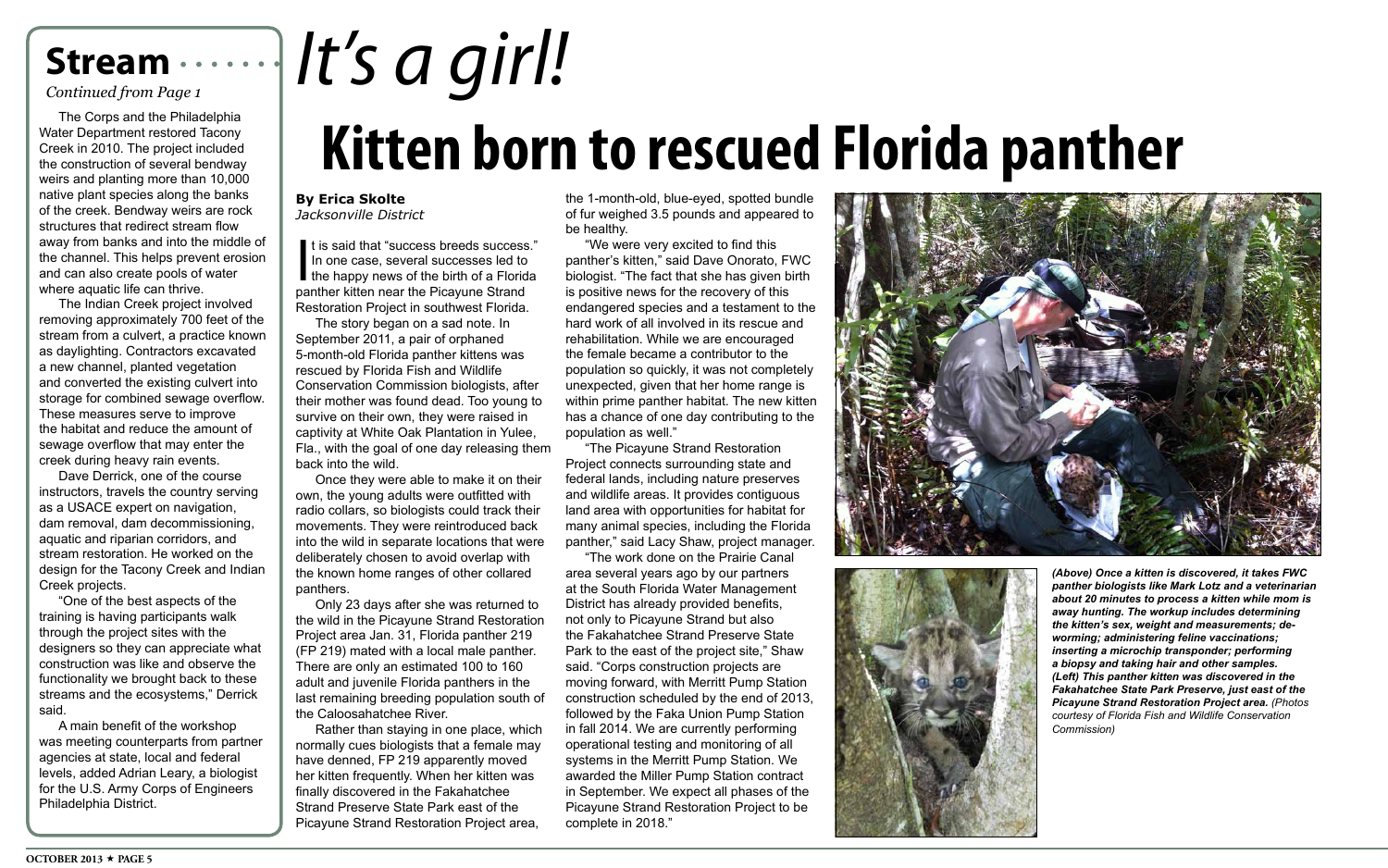## **Awards of Excellence Program** *USACE names winners in six sustainability categories*

The U.S. Army Corps of Engineers has<br>
once again recognized the agency's<br>
creativity, and those projects that promote once again recognized the agency's outstanding professionals for their USACE's sustainability initiatives.

The Corps of Engineers honored two individuals and five teams through its 2013 Chief of Engineers Awards of Excellence Program, which rewarded

exceptional performance by individuals and teams demonstrating excellence in overall quality, sustainability or energy performance by supporting Corps of Engineers goals, such as those spelled out in the USACE Sustainability Plan and Executive Order 13514: *Federal Leadership in Environmental, Energy and Economic Performance*. All the USACE winners were

then asked to compete in the federal Green Gov awards program.

"Making progress toward implementing energy efficient and sustainable solutions is much more about modifying our culture than about bricks and mortar. These Sustainability Award winners exemplify the passion and innovation the Corps of Engineers needs to be world-class leaders

> in sustainability," said Deputy Chief of Engineers Maj. Gen. Todd Semonite.

> Chief of Engineers Lt. Gen. Thomas Bostick noted the correlation between the awards and the USACE Environmental Operating Principles, saying that through the awards "we are honoring the frontrunners in implementing the Environmental Operating Principles, (those) who have demonstrated a level of incorporating the principles into the work they do day to day."

The sustainability categories in Chief of Engineers Awards of Excellence included Sustainability Hero; Green Innovation; Green Dream Team; Good Neighbor; Lean, Clean and Green; and Building the Future.

Two Corps professionals were honored as the USACE **Sustainability Hero:**

*Sara Robert*, Baltimore District, and *Jeanette Fiess,* Northwestern Division.

Robert is recognized because she has shown a talent to quietly and effectively foster relationships that allow her to persistently infuse sustainability throughout Baltimore District projects and engage more than 1,100 employees as well as

sustainability champion and agent of change within the Corps of Engineers, having developed technical competency in the sustainability and energy field and applied her skill set and knowledge base to a wide variety of projects and programs since joining USACE in 2003, serving as an advocate at every level and has clearly inspired others along the journey to sustainability. As the Sustainability and Energy Program Manager for Northwestern Division, she has effectively organized the NWD program into a nationally known resource that supports the entire Corps of Engineers. A pioneer in the Leadership in Energy and Environmental Design program to ensuring that the Corps of Engineers "builds the bench" with future sustainability experts.

### **Green Innovation:**

*Army Total Maximum Daily Load Team:*  Baltimore District.

provide support for North Atlantic Division's Regional Sustainable Engineering Center. Her people skills and drive to succeed are evident as are her ability to lead, think sustainability with all programs, mentor all staff, empower interns and exhibit a vision to produce products such as a public domain website and conference with the small business community. These efforts not only enrich the Corps of Engineers, but provide knowledge and training to the industry professionals and public on successful sustainable applications. Fiess has established herself as a for the Corps of Engineers, she is committed Total Maximum Daily Loads among other issues, the Baltimore TMDL team took on a complex task and ended up putting the Army at the forefront of Department of Defense agencies when it comes to managing and meeting TMDL requirements. To implement Executive Order 13508, Protection and Restoration of the Chesapeake Bay, as well as two consent decrees, the Chesapeake Bay states of Delaware, Maryland, New York, Pennsylvania, Virginia, West Virginia and the District of Columbia each received a target load that they are responsible for meeting, and each state prepared a watershed implementation plan to meet those target loads. The Baltimore District, Planning Division TMDL Implementation Team took on the task of juggling the demands of multiple Bay jurisdictions, developing a region wide TMDL for the Chesapeake Bay that the Army could implement ensuring that the Army's many installations within the region met the states' TMDL requirements. The Army has since requested that the Baltimore team recreate a national TMDL Implementation Protocol that will be the guideline for the Army to meet TMDLs in other regions. Team members are *Lawrence D. Eastman, Jason Rinker, Mike Schuster, Heather Cisar, Vaso Karanikolis, Karl Kerr, Marco Ciarla, Karla Roberts, Marisa Lewis, Jared Scott, Craig Thomas, Robert Nagy, Dan Risley, Martha Newman, Tom Lazco, Ellen Maguire, Laura Jones and Jennifer Gross.*

Working in and around the Chesapeake Bay, with the Presidential Directive to restore the bay's health and focus on

## **Green Dream Team:**

*Army Low Impact Development (LID) Technical User Guide: Lawrence Eastman*,

## *See Awards, Page 7*



*Baltimore District Geographer Karl Kerr uses the Real Time Kinematic survey equipment to gather the location and invert elevation of a culvert at Fort Indiantown Gap, Pa.. The data collected supported the development of the Chesapeake Bay TMDL*. *(Courtesy photo provided by the U.S. Army Corps of Engineers Baltimore District)*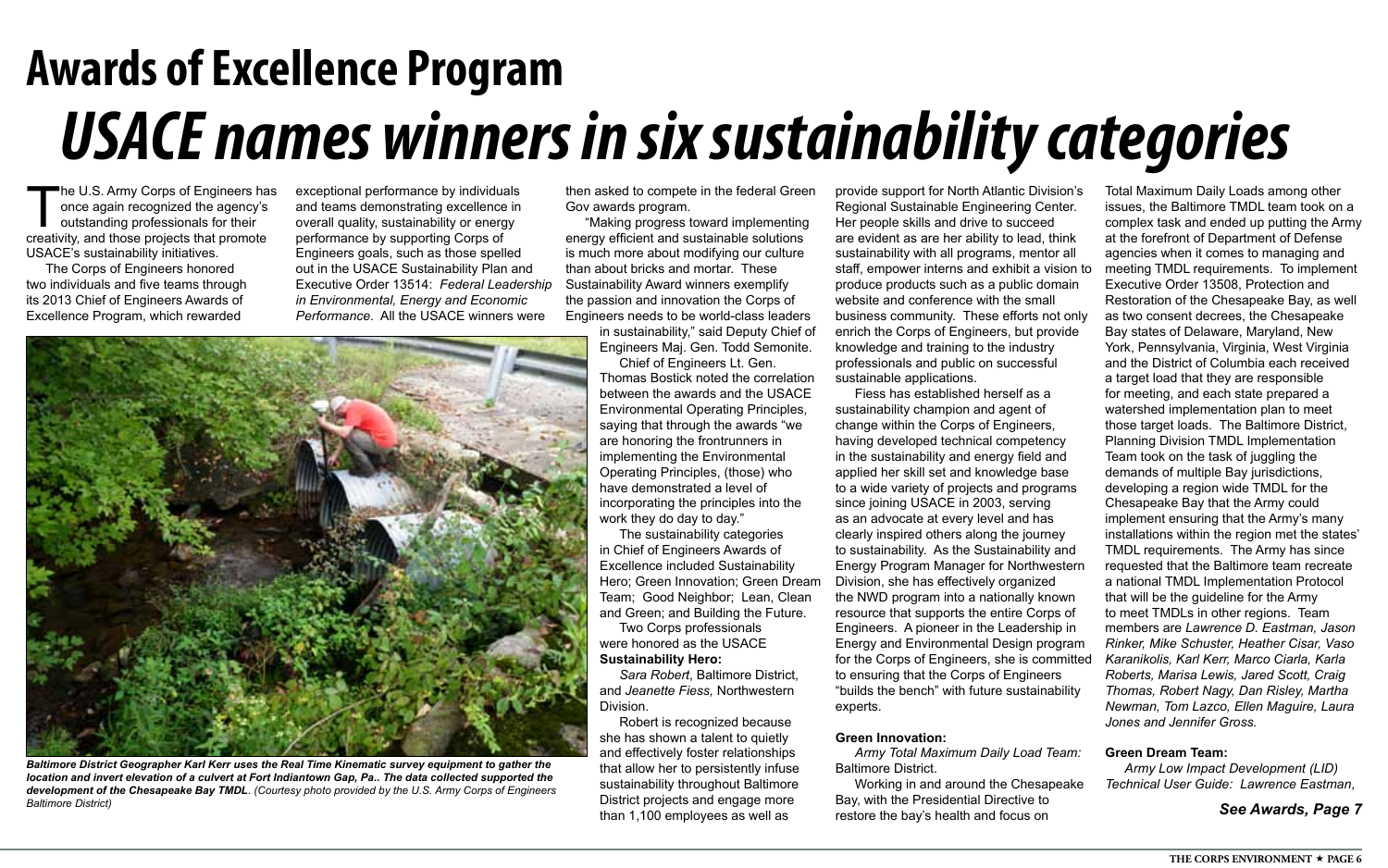Baltimore District, Project Delivery Team lead.

Baltimore District's Planning Division teamed with the Office of the Assistant Chief of Staff for Installation Management to develop an Army Low Impact Development (LID) Technical User Guide and provide centrally funded training in the area of LID for Army Active, National Guard and Reserve, Directorate of Public Works and USACE staffs. An interdisciplinary project delivery team for the guide and training was formed with participants from Baltimore and Fort Worth districts and the U.S. Army Engineering, Research and Development Center, forming a comprehensive team with knowledge on sustainability policy, site planning, master planning, stormwater management, hydrologic modeling, design, and integrating sustainable stormwater design and green building. As a result of these efforts, the team developed the Army Low Impact Development Technical User Guide; a LID Training Curriculum; oversaw the training of more than 100 installation/activity planners, engineers and scientists; and developed a LID Planning Tool to aid in designing LID features.

### **Good Neighbor:**

*NY and NJ Harbor Deepening Project:*  Regionally Based Project Delivery Team New York District.

USACE partnered with the Port Authority of New York and New Jersey to execute a large scale construction project and incorporate sustainable initiatives. During the past decade, the regionally based project delivery team

took advantage of a unique opportunity to beneficially reuse more than 50 million cubic yards of dredged materials, which resulted in closing the Newark Bay Confined Disposal Facility, making shallow water habitat improvements in the Upper New York Bay, enhancing local fisheries with

more than 100 acres of offshore artificial reefs, as well as creating and restoring more than 130 acres of tidal wetlands and saltwater marshes. In addition, the project is expected to eliminate more than 500 tons of pollution each year. USACE team members included *Tom Shea, Ali Palen, Anne Marie Dilorenzo, Ben Baker, Beth Nash, Bryce Wisemiller, Catherine Alcoba, Gezahegne Assegid, Hibba Wahbeh, Jamal Sulayman, Jenine Gallo, Oksana Yaremko, Sidrah Mirza and Steven Weinberg.* Other members were *Mattew Masters* and *Thomas Costanzo* of the Post Authority of New York and New Jersey; *Scott Douglas* of the New Jersey Department of Transportation, Office of Maritime Resources; *Suzanne Dietrick* of the New Jersey Department of Environmental Protection; and *Will Murphy*  of E4Sciences.

### **Lean, Clean, & Green:**

*Clint Border Patrol Station*, Euless, Texas; Albuquerque District, *Jeff Firebaugh*, Team Lead.

The Clint Station Administration Building will be the U.S. Border Patrol's first Leadership in Energy and Environmental Design Gold Building and the patrol's first near Net Zero energy building. Near Net Zero energy buildings produce almost as much energy annually as they consume by incorporating renewable energy technology such as photovoltaics. In the case of the Clint Station building, constructed by Spawglass of Selma, Texas, with oversight by the Corps of Engineers Albuquerque District, the new facility will use roughly 55 percent less energy than a similar code compliant building, which translates to annual energy savings cost of approximately \$81,000. It is a great example of how an integrated design team process can produce a highly sustainable building that meets or exceeds the owner's expectations for sustainability and energy efficiency – the owner had expected energy savings of at least 30 percent, but the final design projected a 55 percent reduction in energy usage, due in part to renewable energy features such as solar hot water and photovoltaic electrical generation. The project is being used as a model for follow-on projects with the Department

achieved LEED Gold Level Certification, a significant achievement as it is the

## **Awards**

of Homeland Security and Customs and Border Protection, establishing a standard of design for future Border Patrol Stations. **Building the Future:** *Renovation of the Maneuver Center of Excellence Headquarters (Bldg. 4),* Fort Benning, Ga.; Savannah District. The Renovation of the Maneuver Center of Excellence Headquarters (Bldg. 4) project, now known as McGinnis-Wickham Hall, involved a complete renovation of the former Infantry School headquarters building, originally constructed in 1964, at Fort Benning, Ga. Savannah District personnel, working with the McCarty Corporation of Austin, Texas, saved the Army more than 30 percent of project costs or almost \$50 million by renovating Bldg. 4 rather than demolishing and replacing it with a brand new facility. In addition, the sustainable features designed and built into the facility are expected to continue saving millions of dollars throughout the building's life. In December 2012, the building Department of the Army's largest LEED Gold renovation project. The renovated building uses high efficiency equipment, building automation systems, intelligent light and spray foam insulation to reduce the building's energy demands. It has 40,000 square feet of solar panels on the tower and auditorium roofs, which produce renewable energy for the facilities. The combination of energy demand reduction measures and renewable energy are expected to produce about \$450,000 a year in energy savings. Instead of filling the local landfill with thousands of cubic yards of construction debris, the team reused the existing building's structure, and recycled 70 percent of the debris that was generated. The renovation of the Maneuver Center of Excellence Headquarters (Bldg. 4) project proves that large renovations can be costeffective, energy efficient and sustainable. It serves as a model and valuable case study when the Army considers whether to renovate existing facilities or construct new structures in the future.

*Continued from Page 6*

*The U.S. Army Corps of Engineers Savannah District managed and executed the largest renovation project (\$168 million) in the Army, the Maneuver Center of Excellence Headquarters at Fort Benning, Ga. The facility was named after two Medal of Honor recipients, Spc. Ross McGinnis and Cpl. Jerry Wickam, during a dedication ceremony Sept. 23, 2011. Construction began in late-2008 and was performed by prime contractor McCarty Corp. (Photo by Kristian Ogden)*

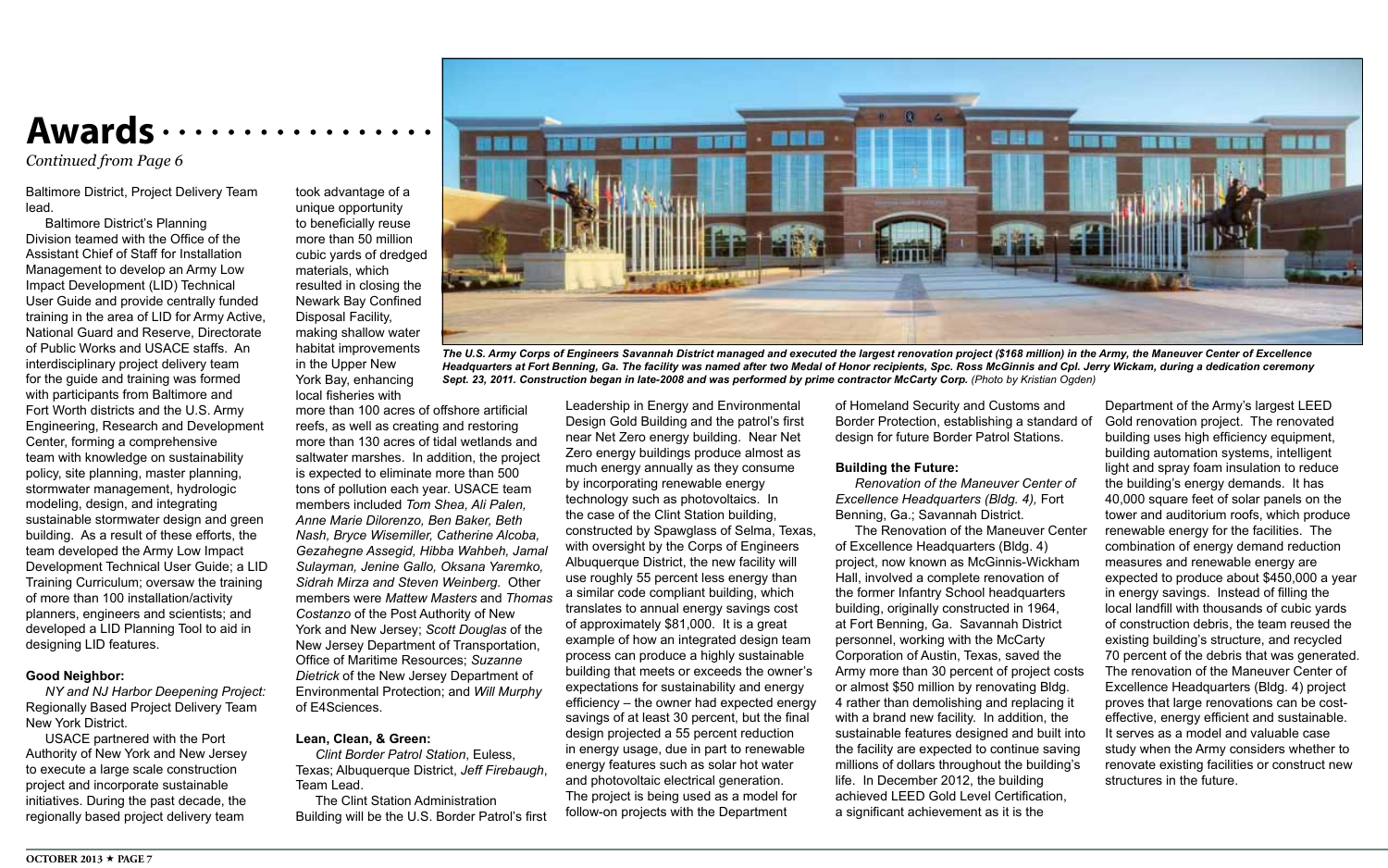Harbor, and damage to the east and west jetties at the mouth of the harbor has occurred as a result of Hurricane Sandy and subsequent nor'easters.

Green Harbor is situated in the northwestern end of Cape Cod Bay, about 30 miles southeast of Boston and 9 miles north of Plymouth Harbor. It is located at the mouth of Green Harbor River, a small stream that drains nearby marshlands. Green Harbor is a popular recreational boating and sport fishing center.

Funding for maintenance dredging and jetty repair has been appropriated in

the Disaster Relief Appropriations Act of 2013.

Maintenance dredging to alleviate shoaling in the entrance channel was performed with the Currituck from May 22-31. A plan for repairing the jetties is being developed.

From Florida to Maine, one unique<br>vessel in the U.S. Army Corps of<br>Engineers' maritime fleet earns its<br>"indispensable" reputation 363 days a ve vessel in the U.S. Army Corps of Engineers' maritime fleet earns its "indispensable" reputation 363 days a year by dredging dangerous shoaling in shallow draft federal channel inlets: hopper dredge Currituck.

### **Hyannis Harbor**

Shoaling in the authorized 13-foot deep entrance channel, the 13-foot deep inner harbor channel and the 13 foot deep inner harbor turning basin in Hyannis Harbor has occurred as a result of Hurricane Sandy and subsequent nor'easter storms.

Hyannis Harbor lies midway along the

## *'Indispensable' vessel safely removes hazards to navigation* **Hopper Dredge CURRITUCK**

## *See Dredge, Page 9*

The Currituck is economical, safe to operate and easy to maintain. Its shallow draft and ability to withstand sea conditions other types of dredges cannot make it a valuable resource in dredging shallow draft inlets, like those found in New England, in a timely and cost-effective manner.

The Currituck spent six weeks in New England between May and June and dredged four harbors where it removed the most shoaled portions of the entrance channels thereby increasing navigational safety: Cuttyhunk Harbor in Gosnold, Mass.; Green Harbor in Marshfield, Mass.; Hyannis Harbor in Hyannis, Mass.; and Block Island Harbor of Refuge and Great Salt Pond, R.I. Also in November 2012, the Currituck dredged the Housatonic River in the vicinity of Stratford, Conn.

The Currituck is assigned to the Corps' Wilmington District in North Carolina. It's the only special-purpose type of hopper dredge in the U.S. that works the same projects as larger sidecasting dredges, only on a smaller scale. It features a self-propelled split hull and is equipped with a self-leveling deck-house located at the stern, where all controls and machinery are housed.

The Currituck is hinged above the main deck so that the hull can open from bow to stern by means of hydraulic cylinders located in compartments forward and aft of the hopper section.

There are more than 170 federal navigation projects maintained by the U.S. Army Corps of Engineers, New

England District. While most of these are coastal harbors, there are also several river channels. Navigation projects in New England include 11 deep draft commercial waterways with authorized depths of 35 feet or more and a diverse array of channels and harbors that support the navigation needs of national defense, petroleum and other commercial goods shippers, commercial fishing vessels and recreational boating.

Federal waterways in New England carry about 80 million tons of commercial goods annually and facilitate substantial ancillary economic activity associated with both commercial shipping and recreational pursuits.

### **Cuttyhunk Harbor**

Local officials have reported that shoaling has occurred in the authorized 10-foot deep entrance channel in Cuttyhunk Harbor as a result of Hurricane Sandy. Cuttyhunk Harbor is located at the northeastern end of Cuttyhunk Island, which lies at the southwestern end of the Elizabeth Islands. The harbor is used by a small fishing fleet, local and transient recreational boaters, and mail and freight carriers from the mainland. It frequently serves as a harbor of refuge. A hydrographic survey was performed in early spring 2013 to determine the extent of shoaling. Funding for maintenance dredging has been appropriated in the Disaster Relief Appropriations Act of 2013. Maintenance dredging with the government-owned, special-purpose dredge Currituck began on June 16.

### **Green Harbor**

Considerable shoaling has occurred in the authorized 6-foot and 8-foot deep entrance channel at the "Narrows" in Green south shore of Cape Cod in Hyannis, about 21 miles east of the harbor at Woods Hole and 16 miles west of Chatham. It consists of an outer harbor, a middle harbor (known as Lewis Bay) and an inner harbor. The outer and middle harbors are separated by Dunbar Point.

Hyannis Harbor is used extensively by recreational boaters and serves as a base for a small fishing fleet, sport fishing charter boats and ferry boats that service the offshore islands. Shoaling is causing hazardous conditions for the ferries that are the primary lifeline to the islands of Martha's Vineyard and Nantucket.

The Woods Hole, Martha's Vineyard and Nantucket Steamship Authority has recently reported that the M/V NANTUCKET and M/V EAGLE have both incurred damages to their hulls believed to be resultant from interactions with these shoals.

Funding for maintenance dredging has been appropriated in the Disaster Relief Appropriations Act of 2013. Maintenance dredging with the Currituck started June 21.



*The Currituck pumps dredged material into its hull. (Photo by Hank Heusinkveld)*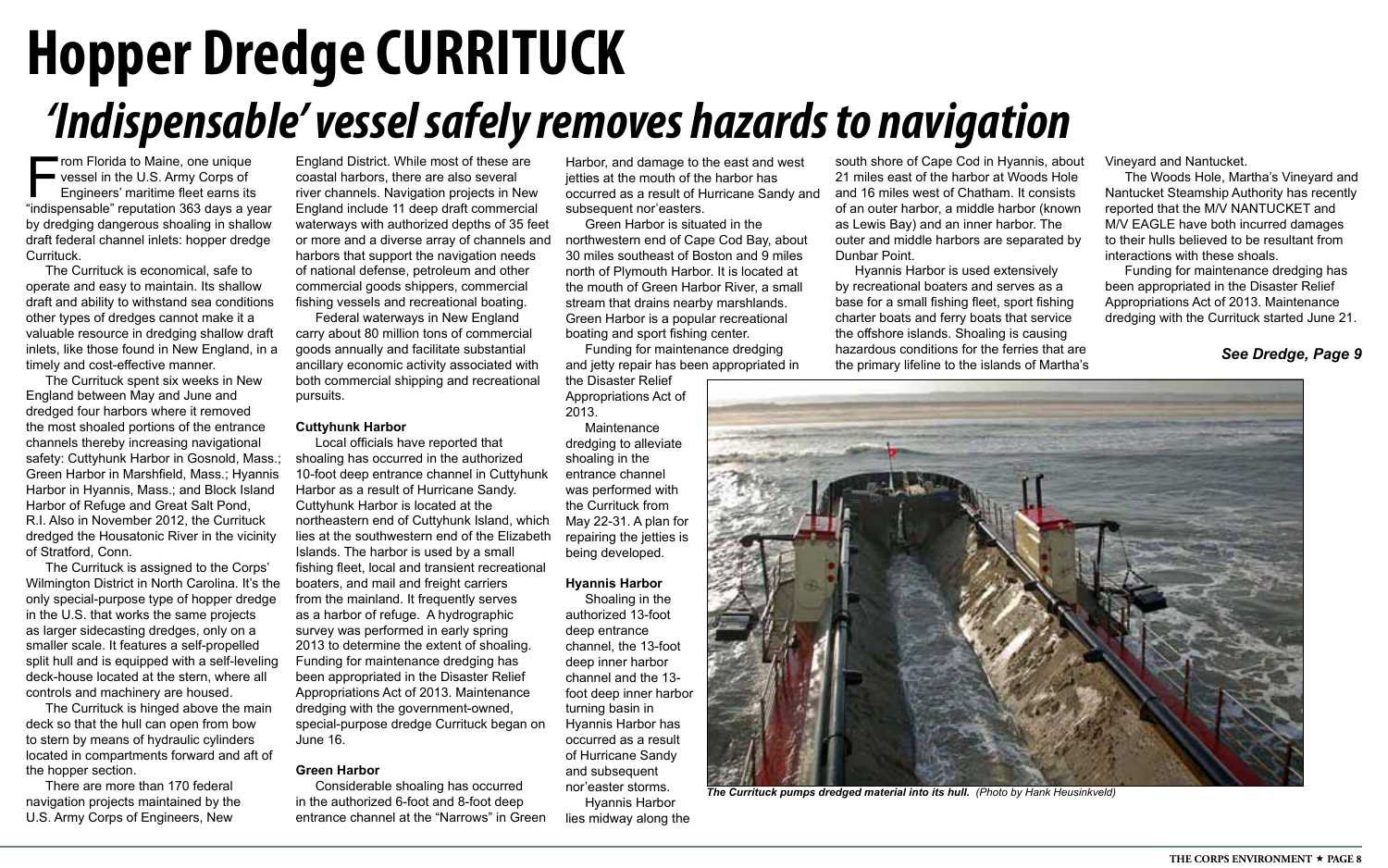## **Dredge**

*Continued from Page 8*



*Mary Sue Bowers, natural resources specialist, Coralville Lake, talks to adjacent landowners about oriental bittersweet, an invasive species threatening Iowa's woodlands. (Photo by Corps of Engineers)*

## **Reducing invasive species impact through partnership**

## **By Hilary Markin**

*Rock Island District* **Block Island**

Dredging of the entrance channels of the Block Island Harbor of Refuge and Great Salt Pond is needed. The Corps has obtained approvals and plans on using the Currituck during June to complete the dredging. Block Island, coextensive with the town of New Shoreham, is an 11-square-mile island lying 12 miles off the southern coast of Rhode Island and 15 miles northeast of Montauk Point, the eastern tip of Long Island, N.Y.

The Block Island Harbor of Refuge, located on the island's east side, is used by a small fishing fleet and is the subsistence harbor for the island. Great Salt Pond is located on the island's west side and is used by large numbers of recreational boaters (more than 1,000 per day) during the summer season.

### **Housatonic River**

In an effort to reduce the impact of invasive species, Coralvi<br>Lake was one of the first agencies to sign a memorandum<br>of understanding with the Hawkeye Cooperative Weed<br>Management Area in 2007. This partnership is just on n an effort to reduce the impact of invasive species, Coralville Lake was one of the first agencies to sign a memorandum of understanding with the Hawkeye Cooperative Weed ways the U.S. Army Corps of Engineers is working with others to fight invasive species. Since then, the Mississippi River Project has also signed an MOU with the Hawkeye Cooperative Weed Management Area.

The local community contacted the Corps to request dredging of the federal project, the 18-foot channel, in the Housatonic River. A recent survey of the project indicated about 600,000 cubic yards of sand needed to be removed to return the project to authorized dimensions. In an effort to dredge the most shoaled portions of the river, the state of Connecticut funded the entire cost of \$750,000 to have the Currituck dredge approximately 50,000 cubic yards of sand to approximately - 14 feet mllw from the most shoaled portions of the 18 foot authorized channel below the Route 1 Bridge. Nearshore disposal was about 6 miles away off Point No Point. The Currituck dredged from Nov. 2 - 30, 2012. Connecticut Department of Transportation is coordinating with the Corps for possible additional dredging in 2013.

The Corps is coordinating with Wilmington District to possibly use the Currituck and is coordinating with the Connecticut Department of Transportation and the city of Stratford to develop a plan on how to complete the dredging. The next dredge window is Oct. 1 to March 31.

*Editor's Note: Jack Karalius, Bill Kavanaugh, Mike Walsh, Tim Dugan and Larry Rosenberg of the New England District and Hank Heusinkveld of the Wilmington District all contributed to this article.*

The main focus of the Hawkeye CWMA is reducing the impact of invasive species in Eastern Iowa through cooperative education, demonstration and restoration.

"We are working hard to get the word out," said Mary Sue Bowers, natural resources specialist, Coralville Lake.

Together the group has produced more than 20 brochures on individual invasive species to educate others on how to identify and manage them – and more are in the works. The brochures can be found on Coralville Lake's website at [www.mvr.usace.army.mil/Missions/Recreation/CoralvilleLake/](#page-3-0) [NaturalResourceManagement/InvasiveSpecies.aspx](#page-3-0)

"The brochures have been extremely well received," Bowers said. "We have a display rack and banner that we put up at events, natural resource meetings and field days. The brochures consolidate information from a variety of sources in a very user friendly way for the public, which was our target audience."

Together with the Hawkeye CWMA, Coralville staff has worked to engage adjacent landowners in discussions about invasive species.

"We have held field days with our neighbors to talk about invasive species on Corps lands and on their adjacent lands and strategies to manage them," Bowers said. "It takes everyone – invasive species don't recognize jurisdictional boundaries so we need everyone's help to control them."

Participating in the Hawkeye CWMA has helped the Corps in other ways too.

"During the meetings I get to talk to others who are working to control invasive species and learn about different pilot programs or new management tools they are testing," Bowers said.

The Hawkeye CWMA also is working to educate local plant nurseries on invasive species.

"Japanese Barberry is a common landscaping plant that we are starting to see as an escaped invasive in our woodlands," Bowers said. "We want to educate the nurseries about their

spread and hopefully encourage them to do the same to potential buyers or replace their stock with a native shrub like the buffaloberry."

 The Hawkeye Cooperative Weed Management Area Be a part of the solution by subscribing to the Corps of

is a group of federal, state and local agencies, nonprofit organizations and community groups who are interested in combating invasive species in Eastern Iowa. More information can be found at www.HawkeyeCWMA.org. Engineers' Invasive Species Sub Community of Practice at https://eko.usace.army.mil/usacecop/environmental/ subcops/invasive/. Contact your regional USACE Invasive Species Leadership Team representative if you have invasive species news from your area. If you don't know your regional representative, call 309-794-5385. The ISLT is working together to prepare, prevent and protect.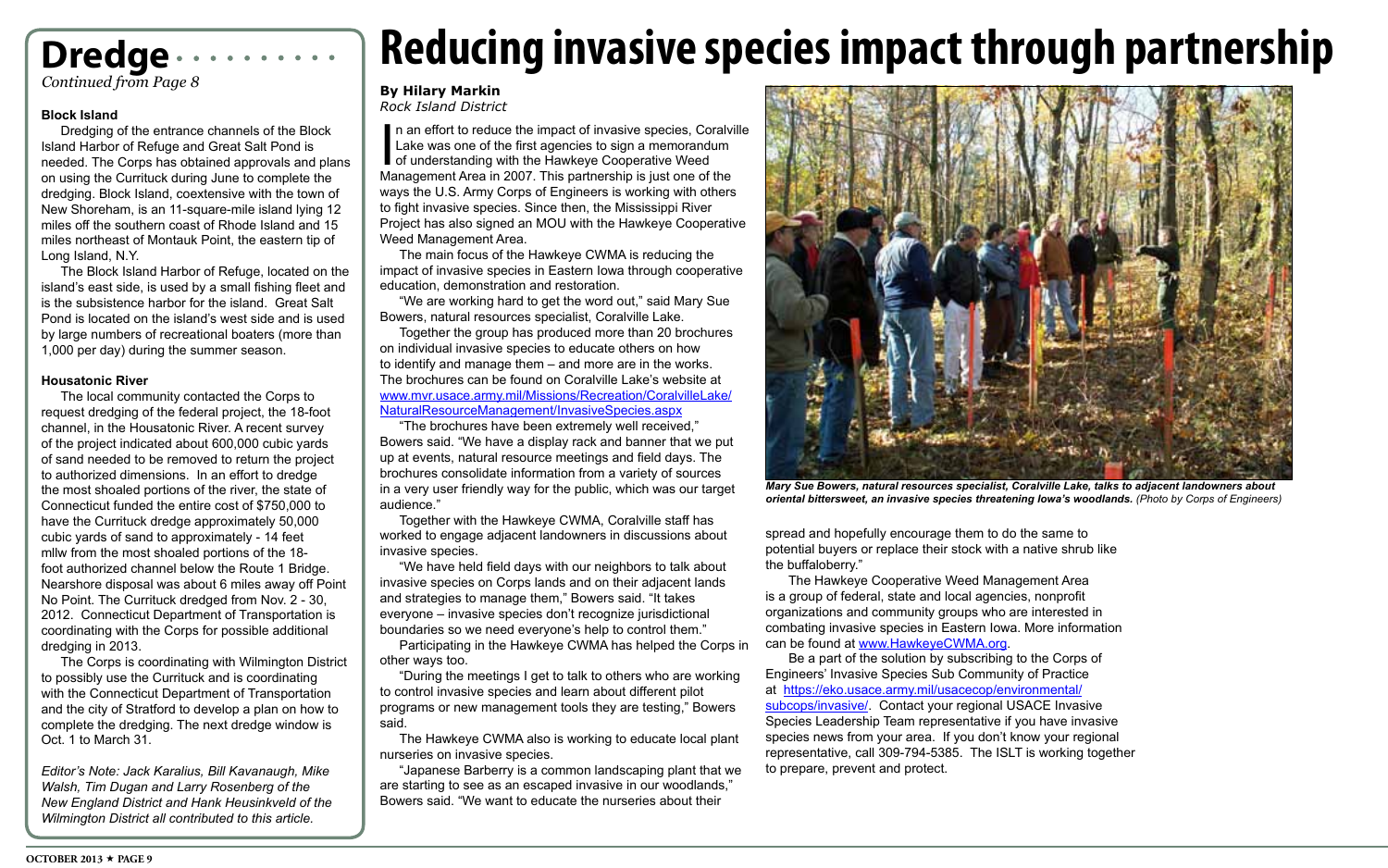## **By Ann Marie R. Harvie** *New England District*

## **Meeting held on Watertown GSA Formerly Used Defense Site**

The New England District hosted a public meeting<br>to inform the community on the remedial activities<br>at the General Services Administration property in<br>Watertown Mass July 23 to inform the community on the remedial activities at the General Services Administration property in Watertown, Mass., July 23.

Project Manager Maryellen Iorio provided a 30-minute status presentation that discussed the work already completed, work that is ongoing, work that will be starting soon, and the District's Operation and Maintenance Plan once the project is complete.

After the presentation, Iorio took questions from the audience that ranged from what the future plans for the site will be to questions about maintenance on catch basins.

The New England District is responsible for completing remedial activities at the 11.91-acre site, under the Formerly Used Defense Site (FUDS) program. With the exception of one building that was demolished with GSA funding, the \$3.68 million project is completely funded under FUDS.

During World War II, the U.S. Army constructed five structures on the GSA property to store various materials and equipment. According to the Operation and Maintenance Plan document written by the project contractor, Charter Environmental of Boston, a concrete pad on the site was used for burning and stabilizing depleted uranium machined chips and turnings prior to offsite disposal.

Charter Environmental and its subcontractor, Nobis Engineering of Concord, N.H., mobilized to the site in November 2012. Remedial action work on the site included demolishing all of the structures that were unoccupied and deteriorated. That work was completed in March.

Excavation and off-site disposal of approximately 450 cubic yards of polychlorinated biphenylscontaminated soil with concentrations greater than 50 milligrams per kilogram (mg/kg) began in August.

The U.S. Army Corps of Engineers Far East District installed a roof-top garden on the new health and dental clinic at Camp Carroll, making it the first green roof on a U.S. military facility in Korea.

> For the land that is contaminated with PCB concentrations less than 50 mg/kg, a soil cover will be constructed using 18 inches of clean soil cover underlaid by a geotextile filter fabric and then a vegetative support layer consisting of six additional inches of clean topsoil.

Work on the soil cover began in September and is expected to be completed in November.

The construction of a wetland where the demolished buildings once sat also began in August with an estimated completion sometime in October.

The contractors are planning to be finished with all construction and be off the site by December. At that time the site will be immediately turned over to the Massachusetts Department of Conservation and Recreation (MassDCR). As per the Operations and Maintenance Plan, bi-weekly inspections of the wetland and the soil cover will take place for the first three months to replace any plants that do not survive and also to perform routine maintenance checks.

Mike Penko, Engineering/Planning, and the



*Buildings are demolished as part of the remedial action plan for the Watertown GSA Formerly Used Defense Site. (Photo by Charter Environmental)*

contractor are expected to perform the biweekly inspections. After the three-month period, inspections of the wetlands will be performed twice a year for five years.

After the first year, a representative from the District's Geotech Branch will inspect the soil cover, and a representative from the District's Environmental Resource Section will inspect the wetlands according to the agreed upon plan.

The MassDCR's future plan is to use the site for passive recreation such as walking trails and bird watching.

Iorio plans to hold one last public meeting in October to again update the public on the progress of the site and to answer questions.

According to the district's subcontractor, Urban Jungles, the roof will host about 40,000 plants, all of which are native to the Daegu area. This follows new trends in medical facility design in which plants and gardens are incorporated into healthcare facilities.

Besides being aesthetically pleasing, the green roof will offer many other benefits to the building.

The green roof will lessen the building's environmental impact. During the summer months, the insulative qualities of the roof top vegetation will reduce the need for air conditioning, and in the winter it will also keep the building warm, reducing energy costs yearround. Also during the rainy season, runoff water re-entering the environment will be much cleaner after passing through the green roof.

Another major cost-saving feature is the waterproofing material beneath the green roof that will not have to be replaced. On other facilities, this material is often damaged by the effects of ultraviolet radiation and has to be periodically repaired.

While construction progressed on the health and dental clinic, the green roof was already growing on an off-site farm. Urban Jungles delivered the vegetated tiles as soon as construction of the roof was completed. The plants will have a chance to mature over the summer, and when the project is delivered later this year, the user can enjoy the green roof from day one without having to wait for seeds to grow.

To ensure that the green roof becomes selfsustaining, the district will replace any plants that do not survive a two-year warranty period. After this, the garden will be well established and be able to survive on its own.

## **Far East District installs its first green roof**

## **By Patrick Bray**

*Far East District*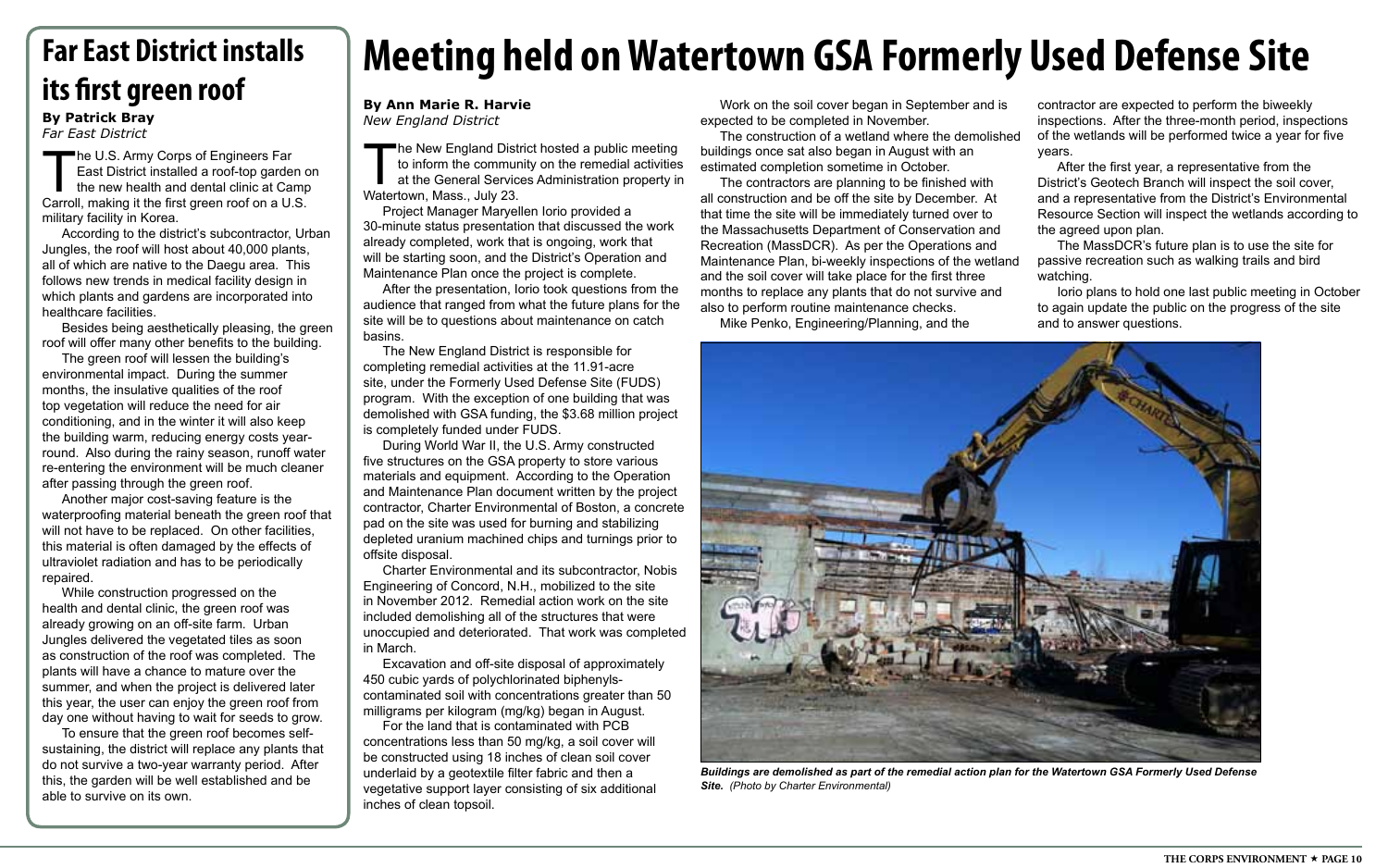## **By James C. Dalton**

*Chief, Engineering and Construction Division*

## **A strategic approach to delivering technical expertise**  *Regional Technical Centers of Expertise for energy, sustainability and life cycle cost analysis*

igh performance sustainable design is both a driver and a challenge to ■ the Architect/Engineer/Construction industry. During the past century, the built environment has undergone a drastic evolution in technology, design/construction delivery methods, and the quality of performance. These advancements require honed technical competencies that engineers, architects and construction managers must have if they are to implement appropriate solutions. Through the traditional role as the Army's technical

expert for military construction and the nation's technical expert for civil works, the U.S. Army Corps of Engineers strives toward innovations that will expand the boundaries of possibilities for our customer's future.

As the technical requirements for implementing sustainable technologies and processes advanced, it quickly became evident that the level of service provided to the customer was not uniform across divisions. Some districts have been leading their industry counterparts; while others have been confined by old

Engineering Research and Development, Engineering and Construction Branch. The relationships and structure are clearly depicted in the organization matrix. In addition to consulting

on projects with sustainable technologies/ processes, the centers are responsible for the following as related to sustainability, energy and life cycle cost analysis: developing and reviewing policy, leading projects for technical advancement and adaptation into the Corps technical

process, exposing and broadcasting the project successes and lessons learned for critical technologies and processes, and building the technical competency of the Corps. To facilitate the creation and sharing of knowledge, all Corps components are encouraged to work through and utilize the RECX and not have discussions of significant technical importance without inclusion of the center's technical representative. Through collaboration of the center, knowledge gained in discussions or execution of work will be uploaded to the Sustainability & Energy Website:

standards and habits that inhibited the application of improved solutions. From a strategic perspective, this became an opportunity to raise the expectations and technical competencies of all divisions, thus catalyzing the Corps as an agency to lead our customers toward universal high performance sustainable buildings. The result was a nexus of technical expert centers, acting as independent consultants, to be utilized as needed on both military construction and civil works projects. These centers have a distinction in that while they are charged to provide supervision and guidance for a project, they are also challenged to include and educate the

project delivery team, thus

raising the team's overall competency through hands-on experience.

In 2011, the USACE initiated the Regional Technical Centers of Expertise (RECX) for Energy, Sustainability, and Life Cycle Cost Analysis through OPORD 2011-

72. These RECXs are uniquely managed through a lateral strategy that allows for customer-driven priorities with regional leadership. Each regional technical center is accountable to the Corps as the technical expert for identified critical areas of concern in the fields of sustainability, energy and life cycle cost analysis.

They are managed directly through the major subordinate command program manager assisted by the regional business director, headquarters proponent, and the Engineering Research and Development Center liaison that collectively form a management board led by U.S. Army

## *RECXs - responsible major subordinate command*

- **High Performance Building Envel**
- **•** Energy Modeling Pacific Ocean
- **Ground Source Heat Pumps Great**
- Commissioning North Atlantic
- **Waste to Energy Southwestern**
- **Sustainable & Energy Efficient Contingent**
- Contracting Vehicles for Energy ·
- **Life Cycle Cost Analysis South**
- **• District Energy South Atlantic Division**
- **Solar Thermal North Atlantic Di**
- *<u>Lighting Design (Natural / Electrical)*</u>
- **Waste Efficiency Northwestern**
- **Site Planning Charette (Eco-Charedie)**
- **Hydrology / Low Impact Developer**
- **•** Water Efficiency / Black Water §
- **• Wind Energy – South Pacific Division**
- **Conductations, Maintenance, and Renovations**
- Metering Engineering and Support Center-

*October is Energy* 

*Awareness Month*

## <http://mrsi.usace.army.mil/sustain>.

 Information about related policies, example The RECX defines success as the

projects, research/ studies, products and the contact information for the RECX staff are all provided on each center's page. continued supply of relevant and capable technical experts within USACE for the planning, design and construction of high performance sustainable buildings and civil works projects. Energy security and conservation are national priorities that require focus, leadership and engagement at all levels within our command. The

RECXs are challenged by the energy targets set by law and methods and means to deliver these results through unknown, emerging and in some cases existing technology not before effectively applied through an enterprise approach. Industry is moving in parallel and the Corps embraces the opportunity to lead. The RECX will accelerate learning and knowledge transfer to create a base level for each technical competency throughout the organization to deliver beyond the expectations of our Military Missions and Civil Works customers.

| major subordinate command                    |
|----------------------------------------------|
| <b>lopes - Northwestern Division</b>         |
| ا Division                                   |
| eat Lakes and Ohio River Division            |
| Division                                     |
| <b>Division</b>                              |
| ontingency Design – TransAlantic Division    |
| – Engineering and Support Center, Huntsville |
| <b>Pacific Division</b>                      |
| Division                                     |
| ivision                                      |
| c) – Pacific Ocean Division                  |
| <b>Division</b>                              |
| rette) – Great Lakes and Ohio River Division |
| ment – North Atlantic Division               |
| South Atlantic Division                      |
| ision                                        |
| enovations – Southwestern Division           |
|                                              |
| port Center, Huntsville                      |
|                                              |